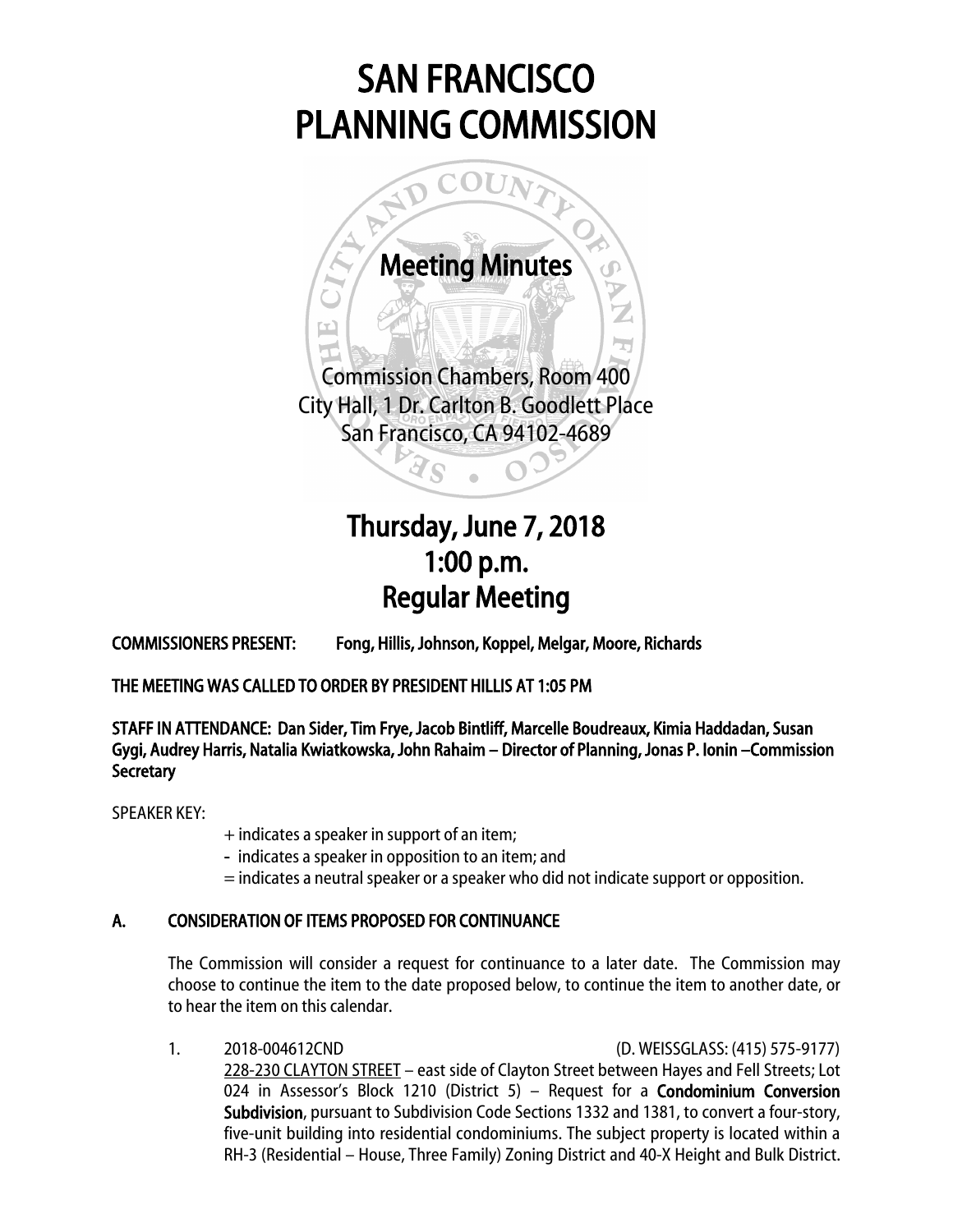The project was determined not to be a project under CEQA Guidelines Sections 15060(c) and 15378 because there is no direct or indirect physical change in the environment. (Continued from Regular hearing on May 24, 2018)

Note: On May 24, 2018, after being pulled off of Consent; A motion to approve failed +3 -2 (Johnson, Melgar against; Richards absent); Continued to June 7, 2018 by a vote of +5 -1 (Moore against; Richards absent).

(Proposed Continuance to June 21, 2018)

| <b>SPEAKERS:</b> | None                                                   |
|------------------|--------------------------------------------------------|
| ACTION:          | Continued to June 21, 2018                             |
| AYES:            | Fong, Hillis, Johnson, Koppel, Melgar, Moore, Richards |

2. 2016-009062DRP (N. TRAN: (415) 575-9174)

505 GRAND VIEW AVENUE - corner of Grand View Avenue and Elizabeth Street, Lot 044 in Assessor's Block 2828 (District 8) - Requests for Discretionary Review of Building Permit Application No. 2016.11.23.3441, proposing to construct three new accessory dwelling units at the ground and basement levels and interior/exterior tenant improvements and Building Permit Application No. 2016.06.30.1337 proposing to construct a fourth floor vertical addition to the existing six-unit 3-story over basement residential building with additional interior remodeling and new roof decks within a RM-1 (Residential-Mixed, Low Density) Zoning District and 40-X Height and Bulk District. This action constitutes the Approval Action for the project for the purposes of CEQA, pursuant to San Francisco Administrative Code Section [31.04\(](http://library.amlegal.com/nxt/gateway.dll/California/administrative/chapter31californiaenvironmentalqualitya?f=templates$fn=default.htm$3.0$vid=amlegal:sanfrancisco_ca$anc=JD_31.04)h).

Staff Analysis: Full Review

*Preliminary Recommendation: Do Not Take Discretionary Review and Approve* (Continued from Regular Meeting on March 1, 2018)

### (Proposed Continuance to August 30, 2018)

| SPEAKERS: | None                                                   |
|-----------|--------------------------------------------------------|
| ACTION:   | Continued to August 30, 2018                           |
| AYES:     | Fong, Hillis, Johnson, Koppel, Melgar, Moore, Richards |

3. 2015-009015DRP-03 (E. JARDINES: (415) 575-9144)

75, 77, 79-81 LELAND AVENUE – located on the south side of Leland Avenue, west of Desmond Street, east of Talbert Court, and north of Visitacion Avenue; Lots: 007B and 030 in Assessor's Block 6250 (District 10) - Request for Discretionary Review of Building Permit Application Nos. 2015.0629.0164, 2015.0629.0165, and 2015.0629.0158, to construct three new buildings including two two-story, single-family homes (addressed as 75 and 77 Leland Avenue) and one new three-story mixed-use building with ground floor retail professional service and residential above (addressed as 79-81 Leland Avenue). The Project is located within an RH-1 (Residential, House, One-Family) as well as a NC-2 (Neighborhood Commercial-Small Scale) Zoning District and 40-X Height and Bulk District. This action constitutes the Approval Action for the project for the purposes of CEQA, pursuant to San Francisco Administrative Code Section [31.04\(](http://library.amlegal.com/nxt/gateway.dll/California/administrative/chapter31californiaenvironmentalqualitya?f=templates$fn=default.htm$3.0$vid=amlegal:sanfrancisco_ca$anc=JD_31.04)h).

Staff Analysis: Full Discretionary Review

*Preliminary Recommendation: Do Not Take Discretionary Review and Approve* 

(Continued from Regular hearing on May 3, 2018)

Note: On March 15, 2018, after hearing and closing public comment, continued to May 3, 2018 by a vote of  $+7$  -0.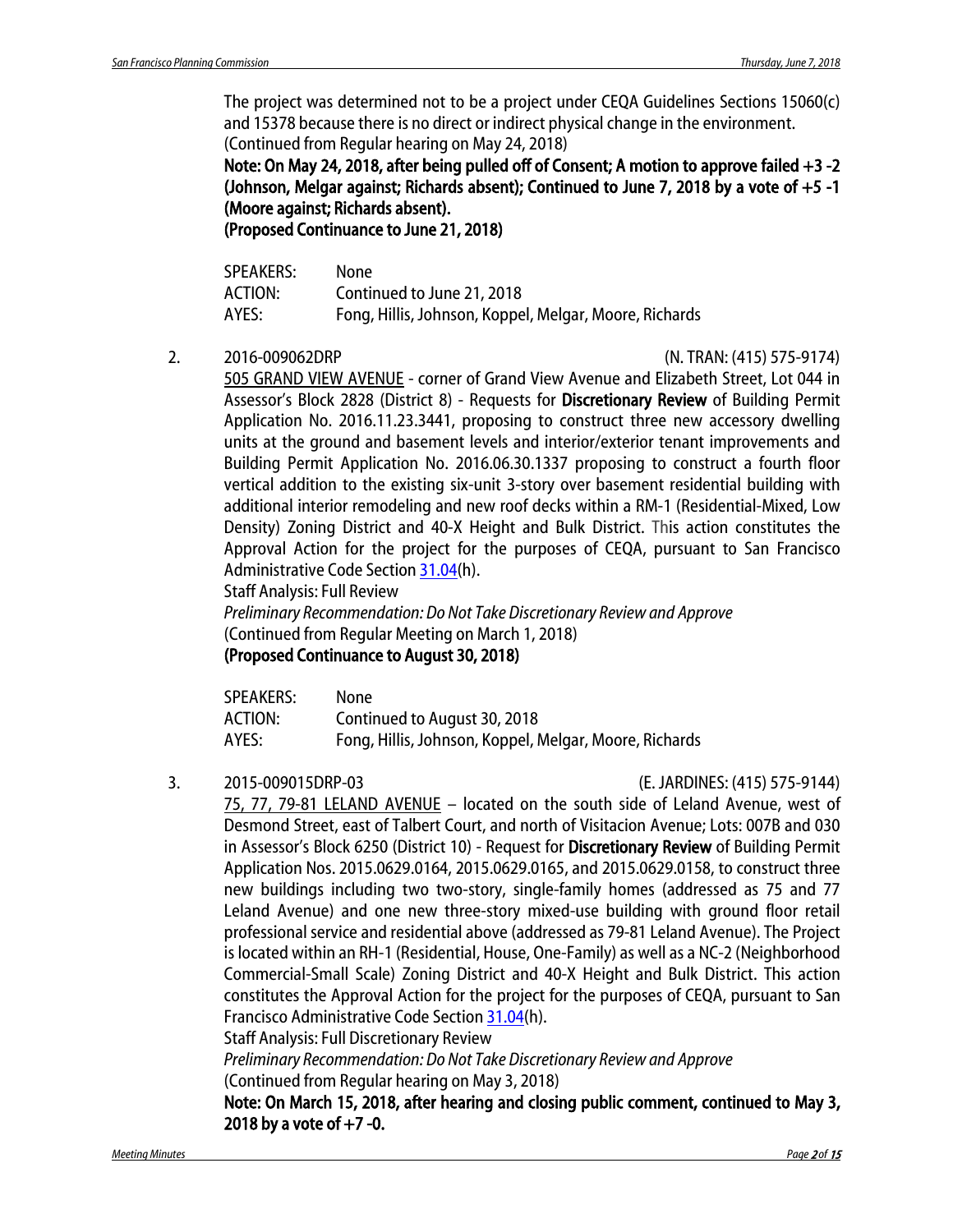#### On May 3, 2018, without hearing, continued to June 7, 2018 by a vote of +4 -0 (Johnson, Melgar, Richards absent). (Proposed for Indefinite Continuance)

| <b>SPEAKERS:</b> | None                                                   |
|------------------|--------------------------------------------------------|
| ACTION:          | Continued Indefinitely                                 |
| AYES:            | Fong, Hillis, Johnson, Koppel, Melgar, Moore, Richards |

#### 4. 2014-003160CUA (D. VU: (415) 575-9120)

3314 CESAR CHAVEZ STREET – north side between Mission Street and South Van Ness Avenue - Lot 012 in Assessor's Block 6571 (District 9) - Request for Conditional Use Authorization, pursuant to Planning Code Sections 121.1 and 303 for the demolition of an existing 13,000 sq. ft. light industrial building and construction of a 65-ft. tall, six-story and 49,475 sq. ft. mixed-use building that includes approximately 11,430 sq. ft. of ground floor commercial retail and 48,365 sq. ft. of residential use for 58 dwelling units. The proposed project would also include a total 9,020 sq. ft. of private and common residential open space, 62 Class 1 bicycle parking spaces, and an approximately 6,300 sq. ft. basement-level garage for 27 accessory automobile and 1 car-share parking spaces. The subject properties are located within a Mission Street Neighborhood Commercial Transit (NCT) Zoning District and 65-X Height and Bulk District. This action constitutes the Approval Action for the project for the purposes of CEQA, pursuant to San Francisco Administrative Code Section [31.04\(](http://library.amlegal.com/nxt/gateway.dll/California/administrative/chapter31californiaenvironmentalqualitya?f=templates$fn=default.htm$3.0$vid=amlegal:sanfrancisco_ca$anc=JD_31.04)h).

*Preliminary Recommendation: Approve with Conditions*  (Continued from Regular Meeting on April 26, 2018)

Note: On February 8, 2018, after hearing and closing public comment, continued to March 22, 2018 by a vote of +5 -0 (Johnson and Hillis absent). On March 22, 2018, without hearing, continued to April 26, 2018 by a vote of +6 -0 (Fong absent). On April 26, 2018, without hearing, continued to June 7, 2018 by a vote of +6 -0 (Melgar absent). (Proposed for Indefinite Continuance)

| <b>SPEAKERS:</b> | None                                                   |
|------------------|--------------------------------------------------------|
| ACTION:          | Continued Indefinitely                                 |
| AYES:            | Fong, Hillis, Johnson, Koppel, Melgar, Moore, Richards |

5. 2018-002007CUA (A. LINDSAY: (415) 575-9178)

318 MAIN STREET – southwest corner of the Folsom Street and Main Street intersection, Lot 064 of Assessor's Block 3746 (District 9) - Request for a **Conditional Use Authorization**, pursuant to Planning Code Sections 209.3 and 303(c), to install a permanent rooftop AT&T Mobility Macro Wireless Telecommunications Facility which will replace an existing temporary rooftop wireless facility. The project scope of work consists of installation of (3) new panel antennas screened behind a new radio-frequency (RF) transparent screen wall; installation of (6) new RRHs; reusing (6) existing panel antennas and ancillary equipment screened behind existing RF transparent screen walls; and installation of ancillary equipment. All antennas, RF screen walls, cabling, and brackets will be painted and textured to match the existing penthouse building wall as part of the AT&T Mobility Telecommunications Network. The subject property is located within a RC-4 (Residential – Commercial, High Density) and 400-W Height and Bulk Districts.

#### **WITHDRAWN**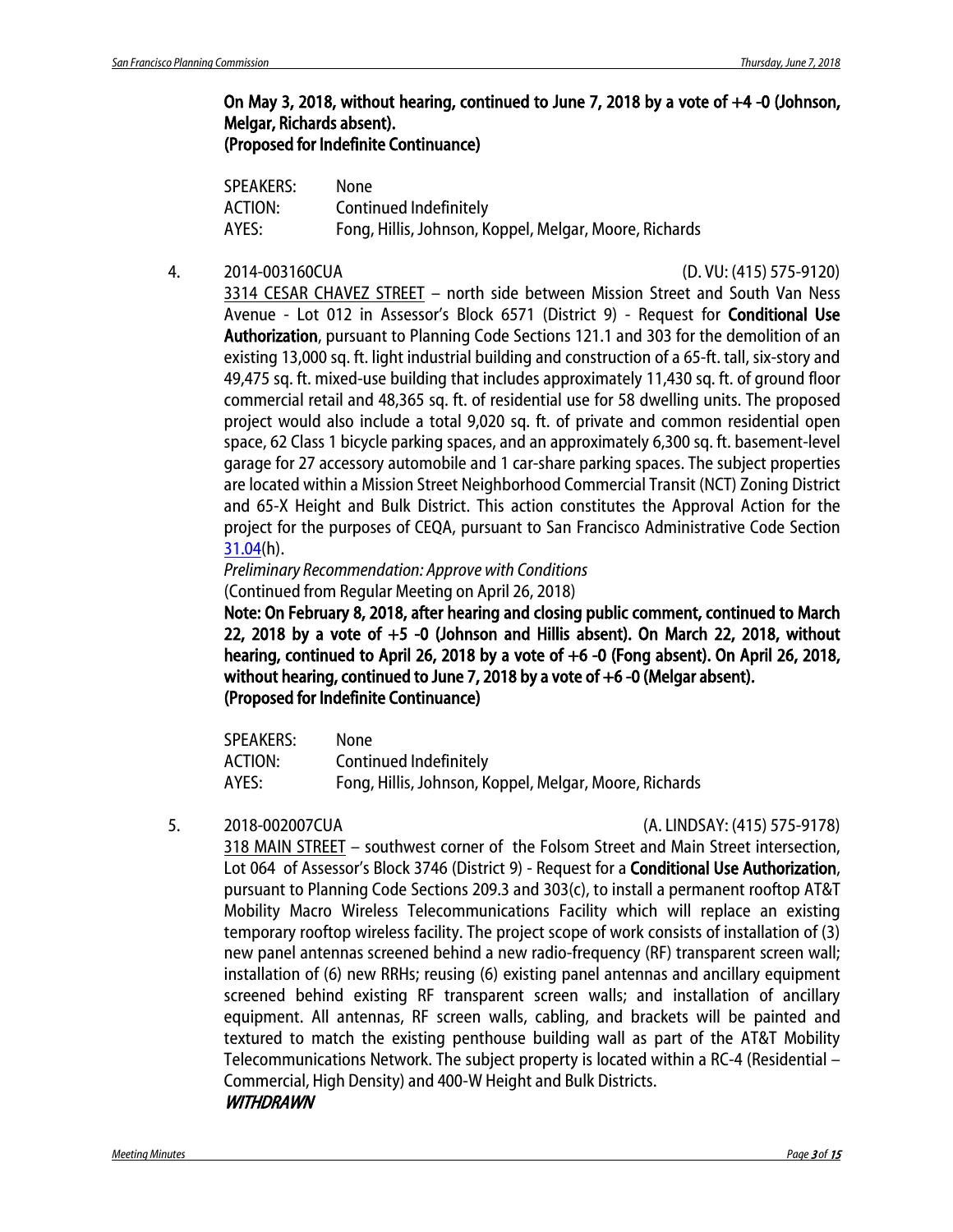#### 15. [2014-001400ENX](http://commissions.sfplanning.org/cpcpackets/2014-001400ENXc4.pdf) (E. SAMONSKY: (415) 575-9112)

2750 19<sup>TH</sup> STREET – located at the northeast corner of Bryant and 19<sup>th</sup> Streets, Lot 004A in Assessor's Block 4023 (District 10) - Request for a Large Project Authorization, pursuant to Planning Code Section 329, for the demolition of an existing industrial building, with the exception of the brick facade, and new construction of a six-story, 68-foot tall, mixed-use building (measuring approximately 72,365 square feet) with 60 dwelling units, approximately 10,000 square feet ground floor Production, Distribution and Repair (PDR) space, 24 below-grade off-street parking spaces, two car-share parking space, 84 Class 1 bicycle parking spaces, and 13 Class 2 bicycle parking spaces. The Project includes 4,800 square feet of common open space roof deck. Under the LPA, the project is seeking an exception to certain Planning Code requirements, including: 1) rear yard (Planning Code Section 134) and 2) dwelling unit exposure (Planning Code Section 140). The project site is located within the UMU (Urban Mixed-Use) and 68-X Height and Bulk District. This action constitutes the Approval Action for the project for the purposes of CEQA, pursuant to San Francisco Administrative Code Section [31.04\(](http://library.amlegal.com/nxt/gateway.dll/California/administrative/chapter31californiaenvironmentalqualitya?f=templates$fn=default.htm$3.0$vid=amlegal:sanfrancisco_ca$anc=JD_31.04)h).

(Continued from Regular Meeting on May 10, 2018)

*Preliminary Recommendation: Approve with Conditions*

Note: On November 20, 2017, after hearing and closing public comment, continued to January 25, 2018 by a vote of +5 -1 (Johnson against; Hillis absent).

On January 25, 2018, after hearing and closing public comment, continued to March 15, 2018 by a vote of +4 -1 (Melgar against; Fong, Johnson absent).

On March 15, 2018, without hearing, continued to May 10, 2018 by a vote of +6 -0 (Melgar absent).

On May 10, 2018, without hearing, continued to June 7, 2018 by a vote of +6 -0 (Richards absent).

| <b>SPEAKERS:</b> | None                                                   |
|------------------|--------------------------------------------------------|
| ACTION:          | Continued to June 28, 2018                             |
| AYES:            | Fong, Hillis, Johnson, Koppel, Melgar, Moore, Richards |

17. [2014.0231CUA](http://commissions.sfplanning.org/cpcpackets/2014.0231CUA.pdf) (N. KWIATKOWSKA: (415) 575-9185)

331 PENNSYLVANIA STREET - east side between 18<sup>th</sup> and 19<sup>th</sup> Streets; Lot 026 of Assessor's Block 4040 (District 10) - Request for **Conditional Use Authorization**, pursuant to Planning Code Sections 207, 209.1, and 303, to construct up to one dwelling unit per 1,500 square feet of lot area and for a change of use from Institutional (residential care facility) to Residential (seven dwelling units) in the RH-2 Zoning District. The project includes an interior remodel, addition of rear decks, and changes to the exterior. The subject property is located within a RH-2 (Residential, House, Two-Family) Zoning District and 40-X Height and Bulk District. This action constitutes the Approval Action for the project for the purposes of CEQA, pursuant to San Francisco Administrative Code Section [31.04\(](http://library.amlegal.com/nxt/gateway.dll/California/administrative/chapter31californiaenvironmentalqualitya?f=templates$fn=default.htm$3.0$vid=amlegal:sanfrancisco_ca$anc=JD_31.04)h). *Preliminary Recommendation: Approve with Conditions*

| SPEAKERS: | Larry Nibby – Ready to present today                   |
|-----------|--------------------------------------------------------|
| ACTION:   | Continued to June 21, 2018                             |
| AYES:     | Fong, Hillis, Johnson, Koppel, Melgar, Moore, Richards |

### B. COMMISSION MATTERS

6. Consideration of Adoption: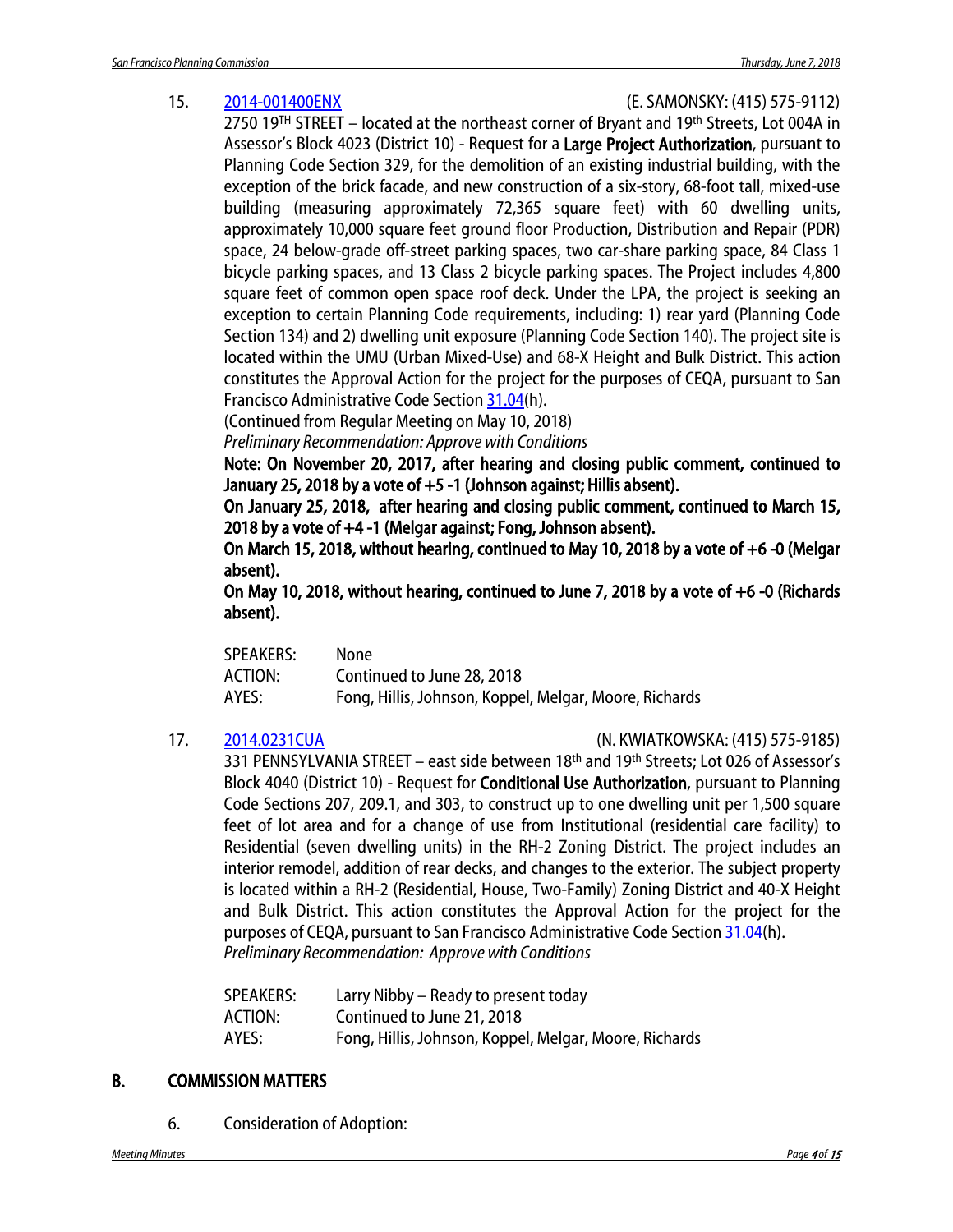- [Draft Minutes for May 17, 2018](http://commissions.sfplanning.org/cpcpackets/20180517_closedsession_min.pdf) Closed Session
- [Draft Minutes for May 17, 2018 –](http://commissions.sfplanning.org/cpcpackets/20180517_cal_min.pdf) Regular
- [Draft Minutes for May 24, 2018](http://commissions.sfplanning.org/cpcpackets/20180524_cal_min.pdf) Regular

| <b>SPEAKERS:</b> | None                                                   |
|------------------|--------------------------------------------------------|
| ACTION:          | Adopted                                                |
| AYES:            | Fong, Hillis, Johnson, Koppel, Melgar, Moore, Richards |

7. Commission Comments/Questions

#### Commissioner Richards:

So I've been gone nearly three weeks, so I get a little extra time here to do Dennis's corner, as Commissioner Johnson says. I was in Pennsylvania and I went there on a Tuesday night, May 22<sup>nd</sup>, Wednesday, May 23<sup>rd</sup>, I woke up, Pittsburgh Post Gazette, front page of the Post Gazette says "Bloomfield confronts rising cost of housing. Concern grows amid new development." Bloomfield used to be a working class neighborhood in Pittsburgh, and I actually had relatives that lived there. They actually interviewed some people that lived in Bloomfield and one of the persons that they interviewed doesn't own a car. She takes the bus everywhere, but she's concerned that she will not be able to live there much longer because of the rising housing cost. Pittsburgh doesn't have rent control. Real estate shows a steady increase in Bloomfield, are you sitting down? The price on average went from \$116,000 to \$179,000. That's still a big jump for somebody that doesn't make a lot of money. The other thing that was notable, and I'm drawing a parallel here to San Francisco and everywhere else, the woman that was interviewed said in previous years she used to hear that more residents wanted to attract development and investment, but they don't hear that anymore. Now, what they're hearing is, how do I actually, am I able to stay here in Bloomfield, and live, because of the rising cost and she quoted, "Almost no one living in Bloomfield can afford to rent a unit there, then is that building truly going to be reflective of what Bloomfield really is or is it going to ultimately change the neighborhood that everybody's buying into?" Google has set up offices close by and apparently a lot of people are buying homes and displacing people. They end up with a quote from one of the city officials of Pittsburgh saying, "We're not quite Seattle, yet." So when you actually hear what's going on around the U.S., it's not just here in San Francisco.

One other interesting one is -- while I was in Pennsylvania, New York Times, Sunday, June  $3<sup>rd</sup>$ , on the very front page, talks about Vancouver. Vancouver has become so expensive that the new provincial government in Vancouver wants to tax the real estate market into submission and many homeowners, most who will lose money on their investments, actually support that idea. What they're talking about is the fact that supply in Vancouver has actually increased more than the population yet prices have not decreased. So homeowners and their relatives are actually very concerned and have a high level of anxiety that their children can't live anymore in Vancouver and that something needs to be done. Interestingly enough, our own Gil Kelly, who is an alumnus of this Department here, is quoted as saying, he's quoted in here, "Vancouver consistently produced new housing, over the past decade. Housing stock has grown by 12%, while population has grown by only 9%." It's getting, Mr. Kelly says "It's getting out of the mind-set that just more is better. The City Manager of Planning and Urban Design, we need to do something different." So they're actually talking about having an increase in vacancy tax and foreign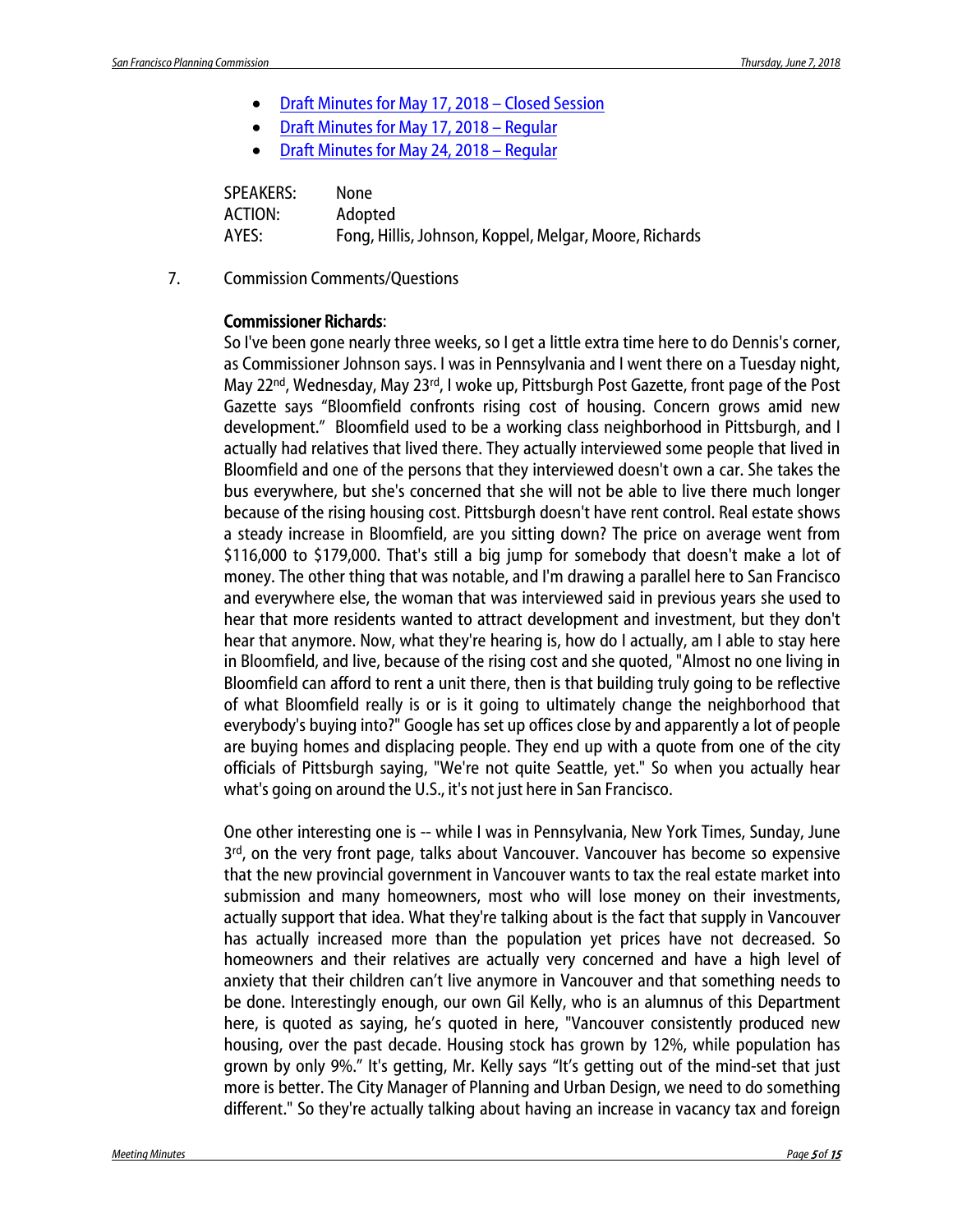buyer tax in Vancouver and potentially, I think that's something that this city should at least investigate and look at the data around what's going on here.

A couple of other things, I had lunch with Joe Toboni yesterday and we were talking about why things aren't getting built and he said the tariffs that were just put in place by the Trump Administration increased the price of concrete by 40%. So he said if you don't have a future contract to actually purchase concrete, it's going to be so much more expensive to build buildings that contain concrete in the future that we're going to see building even go down further.

I did get a chance to see the very opening of the Commission hearing on the week that I wasn't here and we were talking about the Housing Balance report and the fact that the Westside needs to contribute more housing. I remember Commissioner Melgar said that - and then Director Rahaim jump in and said "We have a capacity of 125,000 with the current zoning. We're investigating why things aren't getting built." I'd really like to understand, once that investigation is done. And have an informational hearing at the Commission on what the deal is, with why things are not getting built. Thanks for taking the time to listen to me.

### C. DEPARTMENT MATTERS

8. Director's Announcements

#### Director John Rahaim:

No new announcements except to say that I lived in the Bloomfield neighborhood of Pittsburgh for several years and it's very interesting to see the changes there.

9. Review of Past Events at the Board of Supervisors, Board of Appeals and Historic Preservation Commission

### LAND USE COMMITTEE

#### Dan Sider, Director of Executive Programs:

Dan Sider, Department Staff, standing in today for Aaron Starr, who is out of the office. Very quiet week in City Hall of course. Three particular items to report to you - firstly, the Land Use Committee on Monday heard a reauthorization of what we've kind of referred to over time, as the Hooper Legislation. This was a Planning Code Amendment sponsored by, Supervisor Cohen that reactivated a provision in the Code that had sunset in this provision; incentivize the construction of more PDR space in very specific PDRs and parcels by allowing for the development of non-PDR uses, namely office space. You had heard the item on the 3<sup>rd</sup> of May and unanimously recommended approval. The Land Use Committee did feel very similarly and unanimously voted to move the matter forward to the Full Board with a recommendation for approval. The second item to bring to your attention is the Full Board action on first read for Supervisor Peskin's increase to the transportation sustainability fee for large, nonresidential projects. This ordinance was amended at the Board to exempt projects with a development agreement, approved prior to January 30<sup>th</sup> of this year, namely Mission Bay and Pier 70 from those increased fees. Commissioners, you have reviewed this on the 17<sup>th</sup> of May and similarly recommended approval. Final note, Commissioners, some of you may have read this in the paper - Mayor Farrell and Supervisor Peskin introduced jointly a piece of legislation to introduce some flexibility to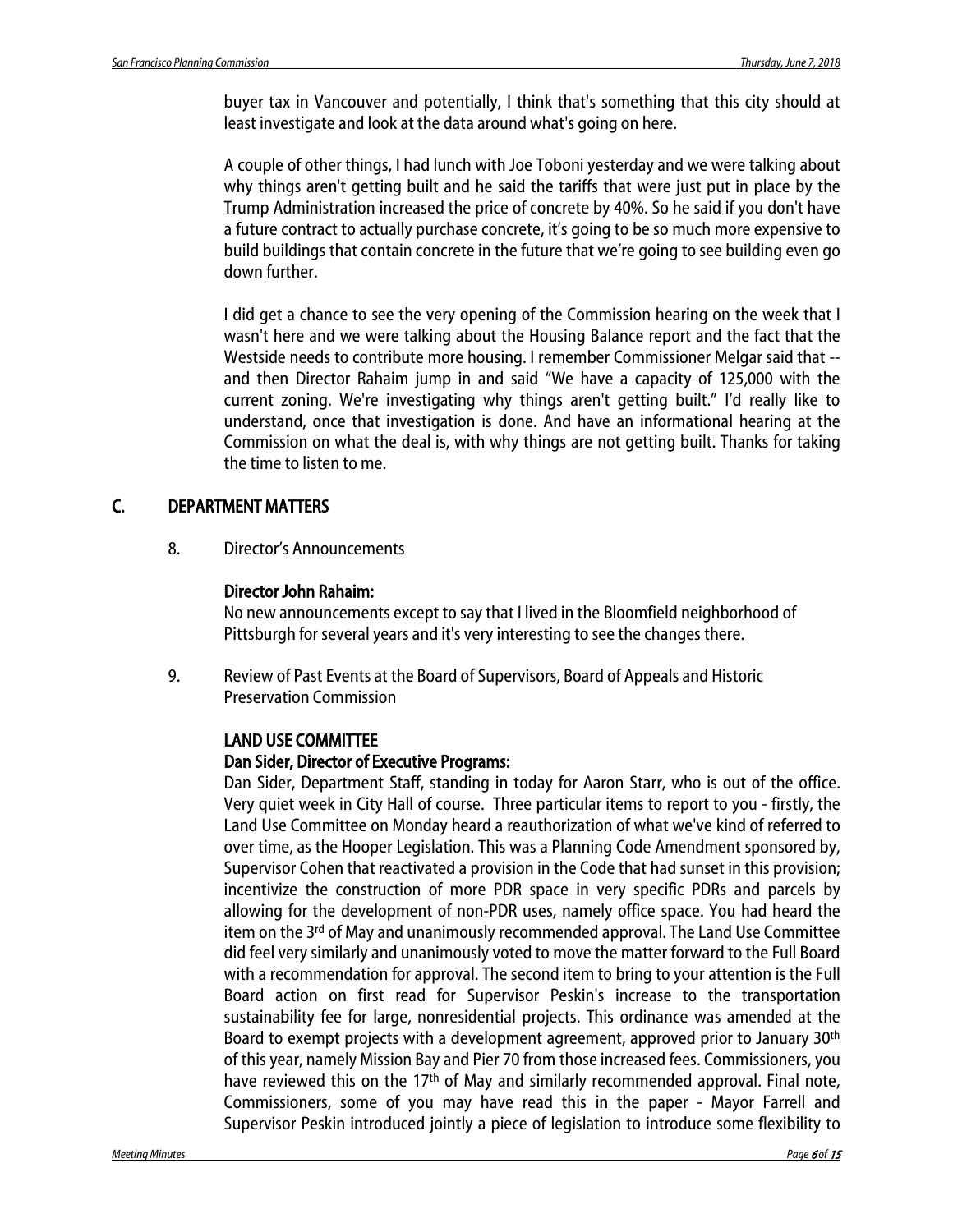the proposition and office allocation program. The legislation would allow in very general terms office space constructed before Prop M was effective -- would allow office space of that sort that since been converted to non-office uses to revert into the office allocation cap so that it could be reallocated for new office development projects. Commissioners, that's what I have to report to you, happy to answer any questions.

#### BOARD OF APPEALS Scott Sanchez, Zoning Administrator:

Board of Appeals did meet last night; two items that may be of interest to the Commission relate to the property at 799 Castro Street. You had heard this before as a conditional use authorization and a DR; it's demolition of a corner non-conforming building now containing non-conforming commercial use in a residential unit, unit has an ADU. The Board heard an appeal of a letter of determination request by the adjacent property owner seeking clarification of the process; they then appealed this letter of determination to the Board of Appeals as well as an appeal of the variance decision that was required for the new construction. At the hearing the Board of Appeals unanimously upheld both of those decisions. The conditional use, as you probably know, was appealed to the Board of Supervisors and unanimously upheld by the Board of Supervisors.

#### HISTORIC PRESERVATION COMMISSION Tim Frye, Preservation Officer:

#### Here to share with you a few items from yesterday's Historic Preservation Commission hearing. Before the full hearing, the Architectural Review Committee met. They heard the Civic Center Public Realm Plan presentation that this Commission heard several weeks ago and overall are very supportive of the community outreach process and the design process that is currently under way. However, the ARC did request that the design group come back to the ARC before the November hearing date that's scheduled to show the preferred plan. The primary reason was the Commission or the ARC members would like to provide some additional feedback before the final plan is presented publicly. The second item the ARC heard was for the new Floating Fire Boat Station at Pier 22 ½. This is just below the Bay Bridge. Fire Station 35 is an individual landmark structure and as the new fire station is floating in the bay, this was the only opportunity that the Commission would have in reviewing the design of that new station and its relationship to the landmark structure. Overall, the ARC members were very supportive of the design and felt that the new structure would complement not only the waterfront but also the landmark structure very well. And only one item to share with you from the full Commission hearing is the Commission provided review and comment on the amendment to the Administrative Code for a process establishing cultural districts. As you know, this ordinance was passed by the Board of Supervisors a couple weeks ago. However, the Commission was not part of the review of this item before the full vote so the HPC requested the Department bring the ordinance to them for review and comment. Planning Department does have recommended amendments to make the program more inclusive and to reflect current practice between the Planning Department, the Mayor's Office of Housing and Work Force Development and Mayor's Office of Housing and Community Development. And overall, we're very supportive of those amendments. Supervisor Ronen's office was in attendance, along with members of the public and MOHCD and MOEWD. And we will continue to work with Supervisor Ronen's office to see if they are amenable to those proposed amendments. So that concludes my presentation and my comments unless you have questions. Thank you.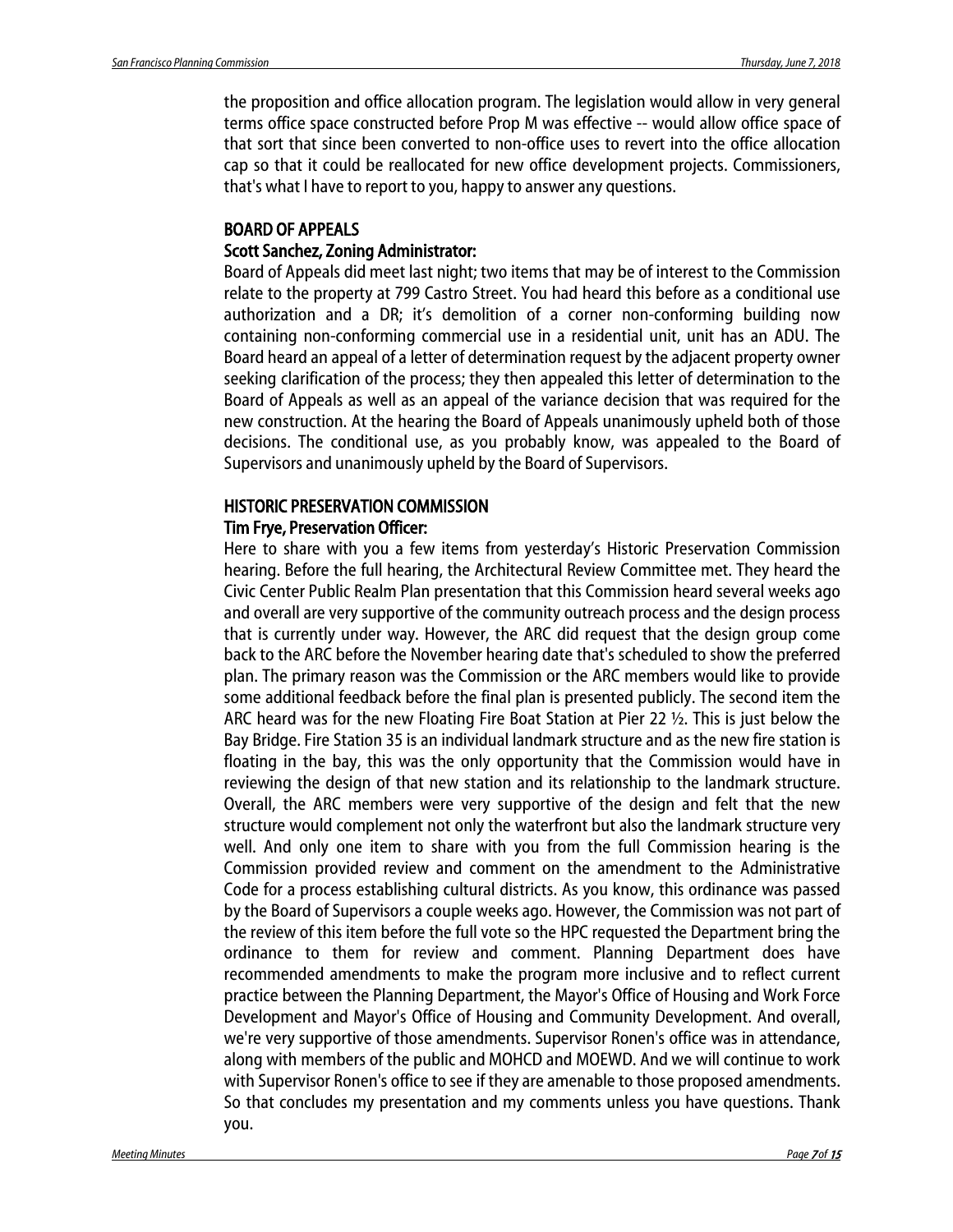#### Commissioner Moore:

I have a question for Mr. Sider please. Mr. Sider, the buildings you are referring to pre-Prop M, adapting to, in some cases housing, now being able to revert or recapture? There's a difference. As a subtlety here, revert means housing disappears, office moves in. Recapture meaning, using the amount of office space dedicated to housing and adding additional office space not counting against Prop M because I would think that would be a more conducive strategy because we do not want to lose housing.

#### Dan Sider:

Commissioner Moore, as we understand it, the ordinance would not result in a direct physical change to the environment in that fashion. This would simply recapture the square footage for Proposition M, accounting purposes, if you will.

#### Commissioner Moore:

That's great thank you so much. I'm glad you are saying that because, it wasn't clear from your talk about more like a building envelope, and here's office with housing and now it's going to go back to offices. Great idea. Thank you.

#### D. GENERAL PUBLIC COMMENT

SPEAKERS: Georgia Schuttish – 317(b)(2)(D) Value adjustment

#### E. REGULAR CALENDAR

The Commission Hearing Procedures provide for presentations by staff; followed by the project sponsor team; followed by public comment for and against the proposal. Please be advised that the project sponsor team includes: the sponsor(s) or their designee, lawyers, architects, engineers, expediters, and/or other advisors.

| 10. | 2018-003260PCA                                                                             |                                                                                             |  | (A. BUTKUS: (415) 575-9129) |  |
|-----|--------------------------------------------------------------------------------------------|---------------------------------------------------------------------------------------------|--|-----------------------------|--|
|     |                                                                                            | PUBLIC PARKING LOTS AS A PERMITTED USE IN THE GLEN PARK NCT DISTRICT AND                    |  |                             |  |
|     |                                                                                            | ADJOINING LOCATIONS - Planning Code Amendment to permit as of right Public Parking          |  |                             |  |
|     |                                                                                            | Lot uses where the parcel is located in both the Glen Park Neighborhood Commercial          |  |                             |  |
|     |                                                                                            | Transit and RH-2 (Residential, House Districts, Two-Family) zoning districts, the property  |  |                             |  |
|     |                                                                                            | has been used as Public Parking Lot for the past ten years without the benefit of a permit, |  |                             |  |
|     |                                                                                            | and the adjoining RH-2 parcel is no larger than 40 feet by 110 feet; affirming the Planning |  |                             |  |
|     |                                                                                            | Department's determination under the California Environmental Quality Act; making           |  |                             |  |
|     | findings of consistency with the General Plan, and the eight priority policies of Planning |                                                                                             |  |                             |  |
|     |                                                                                            | Code, Section 101.1; and making findings of public necessity, convenience, and welfare      |  |                             |  |
|     |                                                                                            | pursuant to Planning Code, Section 302.                                                     |  |                             |  |
|     |                                                                                            | (Continued from Regular hearing on May 3, 2018)                                             |  |                             |  |
|     |                                                                                            | <b>Preliminary Recommendation: Disapprove</b>                                               |  |                             |  |
|     | <b>SPEAKERS:</b>                                                                           | + Sharon Johnson, Aide to Sup. Sheehy – Parking lot                                         |  |                             |  |
|     |                                                                                            | = Dan Sider - Staff report                                                                  |  |                             |  |
|     |                                                                                            | - Mike Sheraldy – Opposed to the parking                                                    |  |                             |  |
|     |                                                                                            | - Steven Buss – Opposed to the parking                                                      |  |                             |  |
|     | ACTION:                                                                                    | Disapproved                                                                                 |  |                             |  |
|     |                                                                                            |                                                                                             |  |                             |  |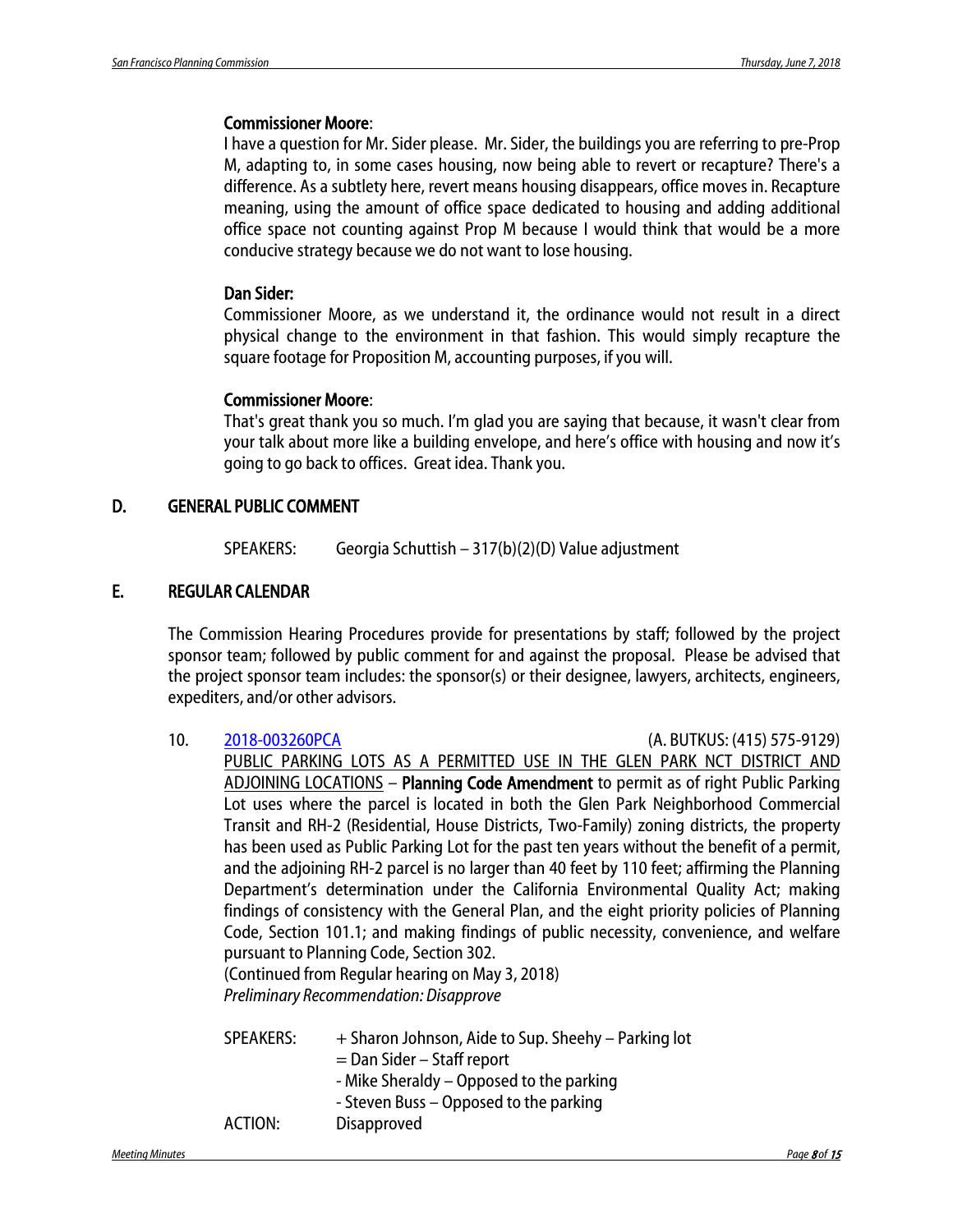| AYES:              | Hillis, Johnson, Koppel, Melgar, Moore, Richards |
|--------------------|--------------------------------------------------|
| ABSENT:            | Fong                                             |
| <b>RESOLUTION:</b> | 20197                                            |

11. [2018-004633PCA](http://commissions.sfplanning.org/cpcpackets/2018-004633PCA-03.pdf) (J. BINTLIFF: (415) 575-9170)

MAYOR'S PROCESS IMPROVEMENTS ORDINANCE [BOARD FILE NO. 180423] – Planning Code Amendment to streamline affordable housing project review by eliminating a Planning Commission Discretionary Review hearing for 100% affordable housing projects upon delegation by the Planning Commission; to provide for Planning Department review of large projects located in C-3 Districts and for certain minor alterations to Historical Landmarks and in Conservation Districts; to consolidate, standardize and streamline notification requirements and procedures, including required newspaper notice, in Residential, Commercial, and Mixed-Use Districts; and affirming the Planning Department's determination under the California Environmental Quality Act, making findings of consistency with the General Plan and the eight priority policies of Planning Code, Section 101.1, and adopting findings of public necessity, convenience, and welfare under Planning Code, Section 302.

(Continued from Regular hearing on May 24, 2018) *Preliminary Recommendation: Approve*

- $SPEAKERS:$  = Jacob Bintliff Staff report
	- + Kanishka Karunaratne, Mayor's Office Proposed amendments
	- + Patrick Donato Support
	- + Ross Levy Support
	- Georgia Schuttish Opposed
	- + Karen Payson Support
	- + Lydia Tso Support
	- + Neil Shwartz Support
	- + Larry Badiner Support
	- Paul Barrera Opposed, no outreach
	- + Christopher Roche Support
	- = Cynthia Gomez

- Rose Hillson – Coalition for San Francisco Neighborhoods (CSFN) sees certain sections of the Mayor's Process Improvements Ordinance as concerning:

- Lacked community outreach in formulating legislation lacked public participation
- Reduction of time period to respond to notifications
- Reduction of notification radius
- Elimination of newspaper notices
- Changes to noticing disenfranchises residents
- Good to add occupants to noticing for transparency
- Removal of Notification e.g. pop-outs into rear yards that extend into side and rear yards and up 2 stories, etc.
	- $\circ$  Serious impact to quiet enjoyment of property
	- $\circ$  Impacts from excavations & foundation installations
- Notifications for Sec. 136(c) items where bases of flagpoles, underground garages, retaining walls, e.g., potential excavation and foundation impacts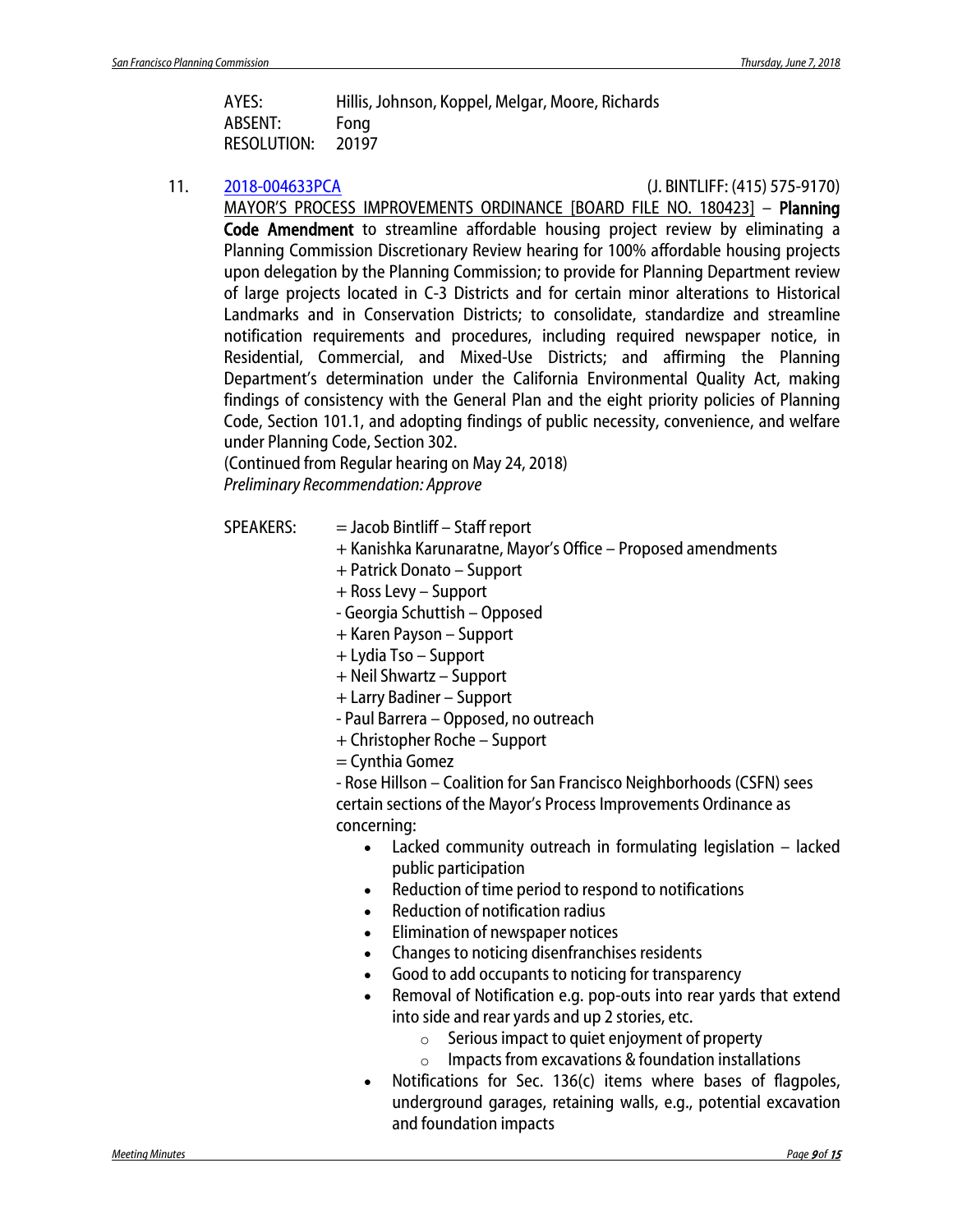| Request Planning to outreach to neighborhoods for meaningful |
|--------------------------------------------------------------|
| input before proceeding with legislation                     |

Look at my 5-29-2018 letter in Supplements & 4-15-2018 "Housing Now" document (future plan).

- Gus Hernandez Pre-application meetings
- David Woo Opposition
- + Jack Burden Support
- + Toby Levy Support
- Speaker Do not reduce the notification period to 20 days.
- Anastasia Yovonapolous Opposed
- Carolyn Kennedy Opposed to 20 day 311 notice and 12
- Catherine Howard Opposed pop-out
- + David Gast Support
- Stan Hayes Public involvement
- + Lev Wiesbach Disingenuous comments
- + James Hill Support
- + Tim Collen Support
- + Jeff Hodges Support
- Speaker Opposed
- = Jeremy Schaub Separate processes
- + Kristy Wong Support
- + Kevin Burke DR
- + Jimmy Streamline the process
- Teresa Flandricks
- Lisa Fromer Collaborative
- Ozzie Rohm Evictions
- Cathleen Courtney Adversarial relationship
- + Speaker
- $+$  Chevon
- + Laura Clarke Housing
- + Steven Buss
- + Seas Kignan 136(c)(2s) predictable timeline
- Sue Hestor Outreach
- + Ron Miguel Support
- + Norma Guzman Support
- Speaker Hardship over notices
- + Speaker Support

ACTION: Approved as amended to include:

- 1. 30 day notification;
- 2. Implementation details to become effective after Commission Policy is adopted;
- 3. Review of procedures one year after it becomes effective;
- 4. Affordable housing projects to be built to SF Building Code standards and workers paid a SF prevailing wage;
- 5. Adhere to the affordable housing performance standards established by MOHCD; and
- 6. Retain notification for Section 136(c)(25) pop-outs.
- AYES: Fong, Hillis, Johnson, Koppel, Melgar, Richards

AGAINST: Moore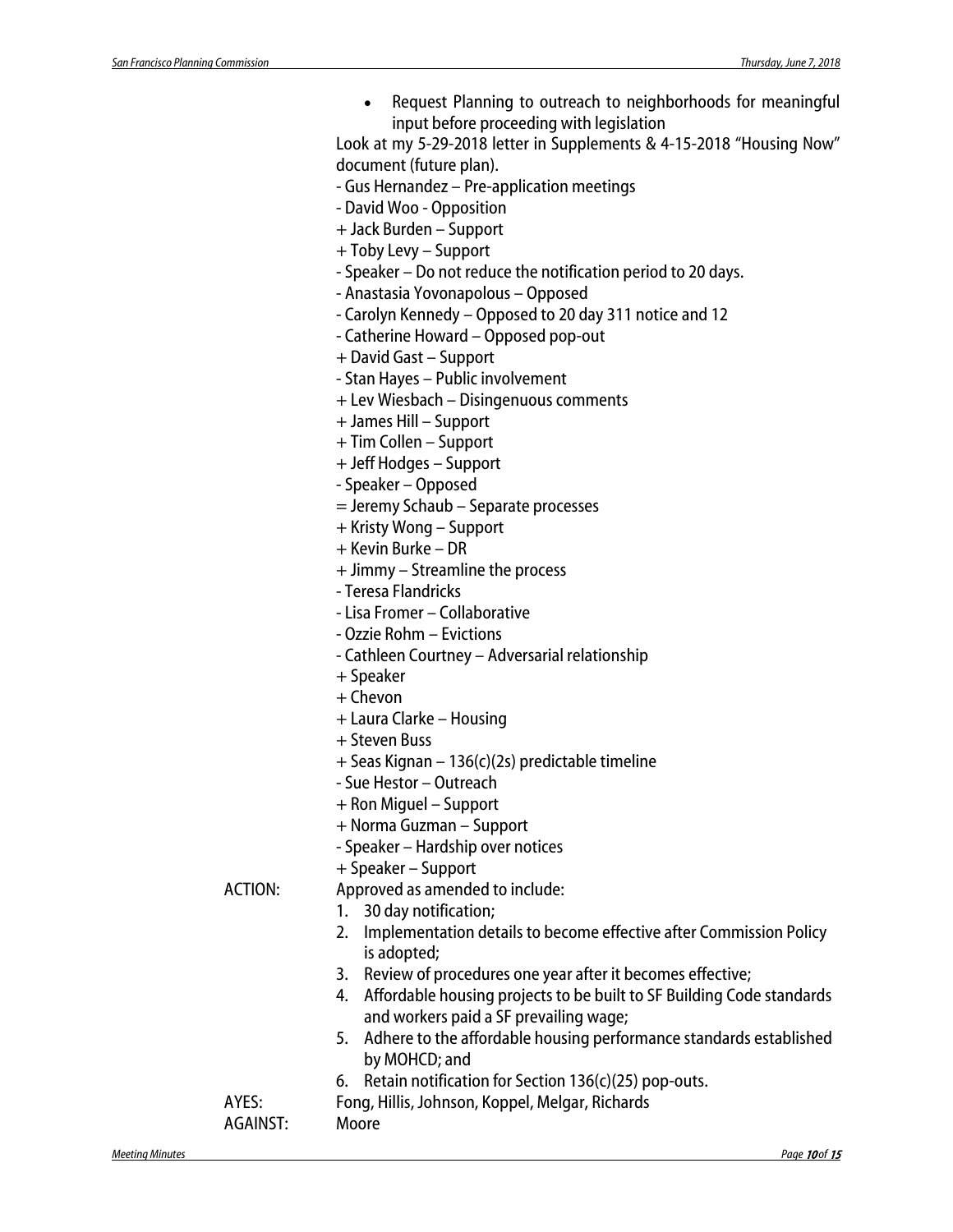#### RESOLUTION: 20198

12a. (M. BOUDREAUX: (415) 575-9140)

[ACCESSORY DWELLING UNIT \(ADU\)](http://commissions.sfplanning.org/cpcpackets/ADU%20Tracking060718.pdf) TRACKING AND MONITORING REPORT – Pursuant to Ordinances adopted by the Board of Supervisors which created the ADU program and Sections 207.4(c)(4)(I) and (c)(6)(F) of the Planning Code require a tracking and monitoring report to be prepared for the Accessory Dwelling Unit (ADU) program. This is the first of such reports, and includes data since San Francisco's ADU legislation was first enacted in 2014 through the first quarter of 2018.

*Preliminary Recommendation: None - Informational*

- SPEAKERS: = Marcelle Boudreaux Staff presentation
	- = Kimia Haddadan Staff report
	- + Menaka Mohan, Aide to Sup. Tang Proposed amendments
	- Michael Murphy Failure to comply with state law

= Georgia Schuttish – Affordability issue

- Rose Hillson – Street tree planting for ADU "fee-out" provision unclear. Amend to say: there \*shall\* be assurance that appropriate number of trees be planted within a reasonable amount of time (e.g. 90 days).

Converting non-living space (e.g. garages, tool sheds, etc.) to living space causes impacts to enjoyment on neighbors' properties. Amend code so neighbors \*shall\* be noticed for conversions.

Fill-ins of existing structures (e.g. pop-outs) might not comply with code for rear/side setback areas. Amend legislation so they shall for these setback areas.

Proposal to allow adding ADUs to a new building would result in number of Dwelling Units in that building exceeds code. Amend legislation so a new building proposal that proposes to add a unit above the count for the zone shall \*not\* be considered an ADU so total unit maximum meets code.

For permitting unauthorized units: State: "Any existing ADUs \*shall\* meet building and fire code regulations."

CSFN

- = Stan Hayes
- + Kristy Wong Support
- + Dillon Casey Support
- + Katherine Howard
- + Jeremy Schaub
- = Teresa Flandrick
- = Anastasia Yovonapolous

- Ozzie Rohm – Effectively up zoning

- + Jimmy Excited
- + Dillion Support

ACTION: None - Informational

12b. [2018-004194PCA](http://commissions.sfplanning.org/cpcpackets/2018-004194PCA.pdf) (K. HADDADAN: (415) 575-9068)

ACCESSORY DWELLING UNIT AMENDMENTS [BOARD FILE NO. 180268] – Ordinance amending the Planning Code to authorize the Zoning Administrator to waive or modify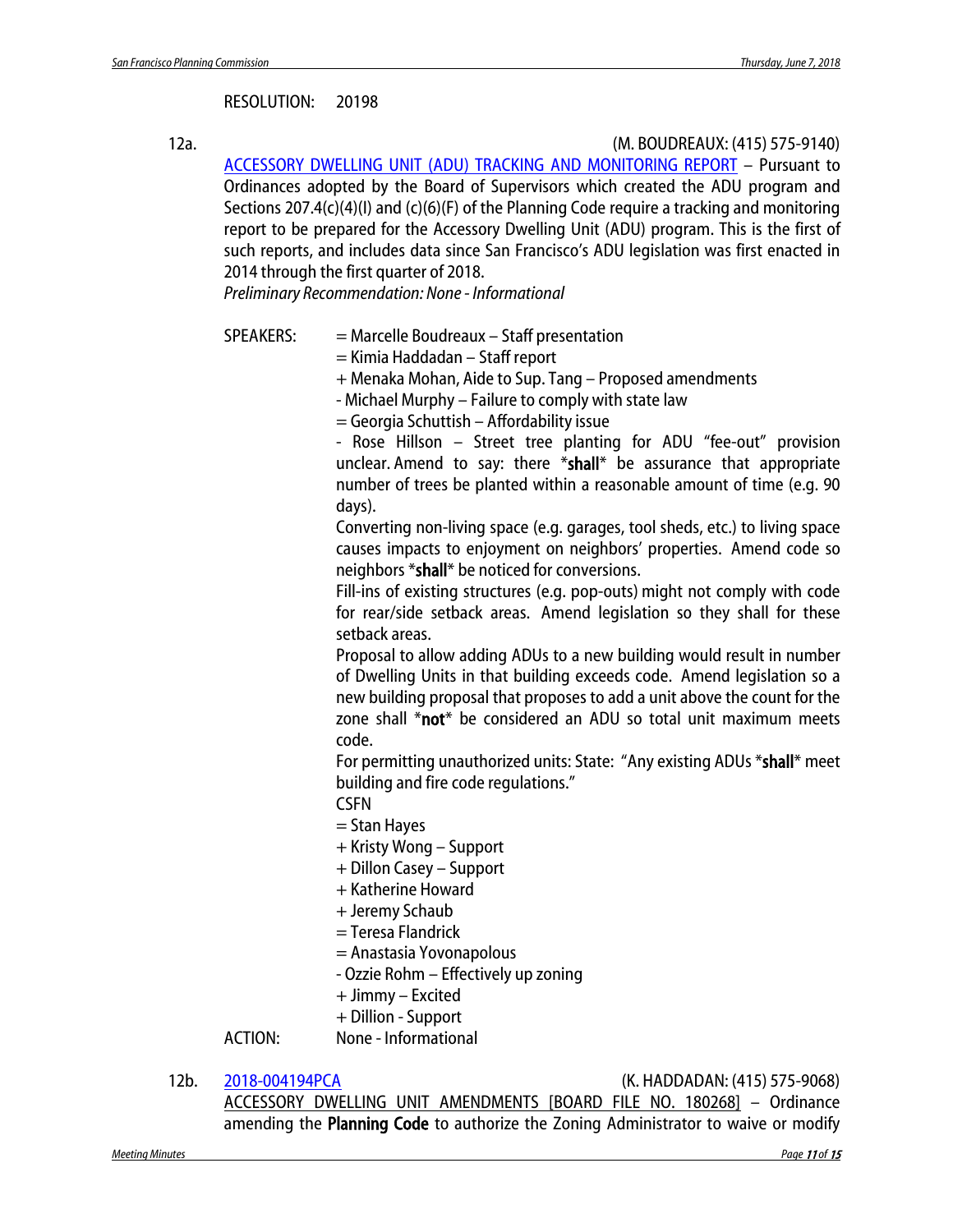bicycle parking requirements for an Accessory Dwelling Unit (ADU), allow more than one unauthorized unit constructed without a permit to be legalized, exempt from the permit notification requirement ADUs constructed within the defined existing built envelope, allow conversion of an existing stand-alone garage or storage structure to an ADU and expansion of the existing building envelope to add dormers, eliminate the street tree requirement for an ADU, and allow one ADU to be added to a new residential building of three units or less as a component of the new construction. It would also amend the Building Code to provide for a pre-application plan review for ADUs. *Preliminary Recommendation: Approve with Modification* 

| SPEAKERS: | Same as item 12a.                                                    |
|-----------|----------------------------------------------------------------------|
| ACTION:   | After hearing and closing public comment; Continued to June 21, 2018 |
| AYES:     | Fong, Hillis, Johnson, Koppel, Melgar, Moore, Richards               |

13. (S. GYGI: (415) 575-9194) [RAIL ALIGNMENT AND BENEFITS \(RAB\) STUDY](http://commissions.sfplanning.org/cpcpackets/RAB_20180518.pdf) – Informational Presentation - In 2014 the Planning Department began the Rail Alignment and Benefits (RAB) Study looking at five large transportation and land use questions in the southeast quadrant of the City. While each component is on a different timeline, understanding how they interact is essential as they will result in decisions that will affect San Francisco for more than 100 years. The first component (Rail Alignment to the Salesforce Transit Center) is the most time sensitive and City staff has identified a preliminary preferred alignment: Pennsylvania Avenue (DTX + Extended Tunnel). A public meeting was held on May 29, 2018 to discuss all information completed under the Study. This Informational Presentation will highlight the Study's

findings and recommendations to the Commission. *Preliminary Recommendation: None - Informational*

- SPEAKERS: + Susan Gygi Staff presentation
	- + John Rahaim
	- + Ron Miguel
	- + Jim Haas
	- + Sue Hestor
- ACTION: None Informational
- 

#### 14a. [2017-002943CRV](http://commissions.sfplanning.org/cpcpackets/2017-002943CRV.pdf) (A. HARRIS: (415) 575-9136)

TDM PROGRAM FIRST-YEAR MONITORING REPORT – Planning Code Section 169.6 requires the Planning Department to prepare a TDM Program report one year after the Program became effective, to analyze the implementation of the Program and discuss any amendments made to the Program Standards during that time. The report references information gathered between March 19, 2017 and March 18, 2018. *Preliminary Recommendation: None – Informational*

 $SPEAKERS: = Audrey Harris - Staff presentation$ + Chloe Angelus – Biker share measures + Niko Danilus – Support ACTION: None - Informational

14b. [2017-002943CRV](http://commissions.sfplanning.org/cpcpackets/2017-002943CRV.pdf) (A. HARRIS: (415) 575-9136)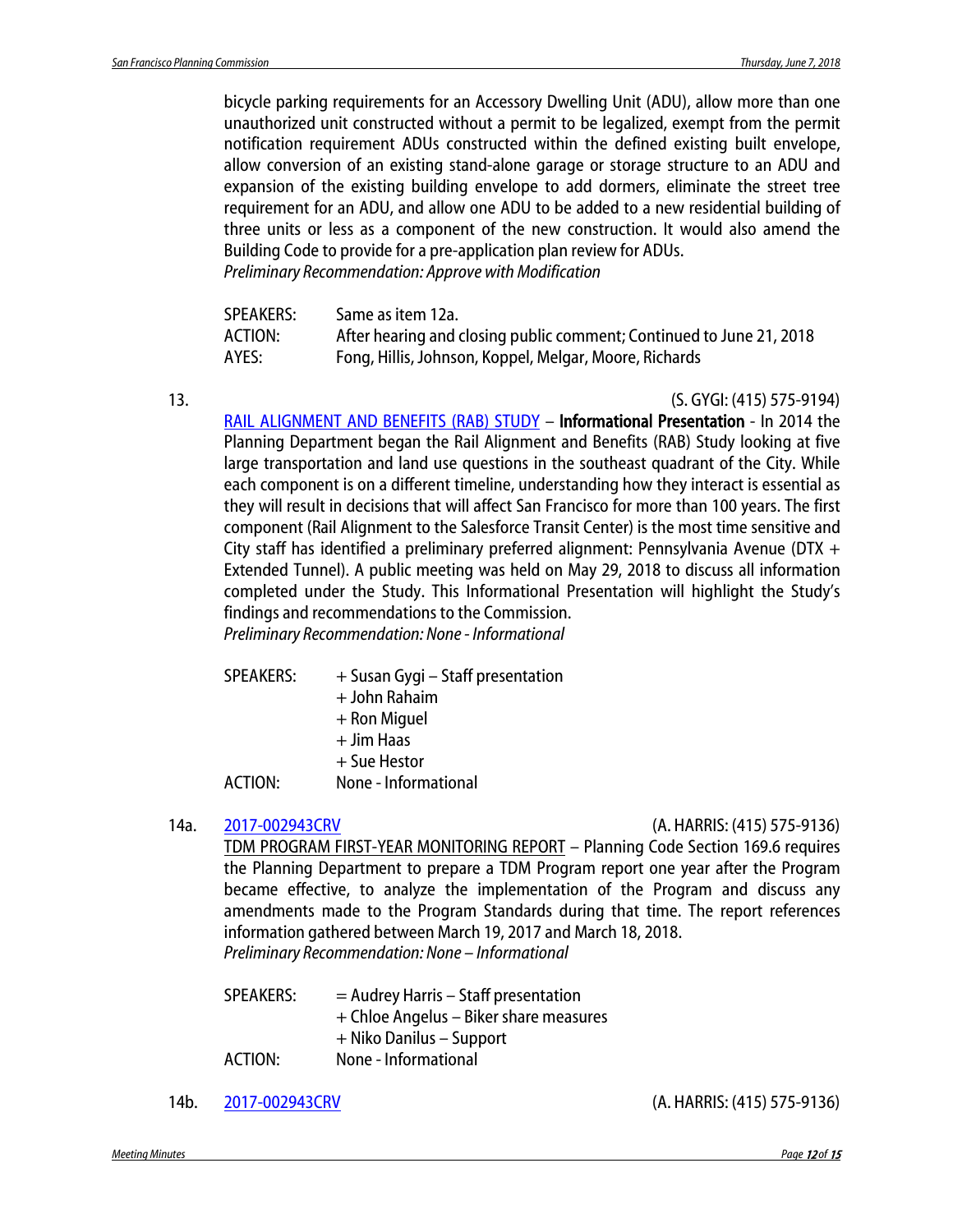AMENDMENTS TO THE TDM PROGRAM STANDARDS – Since the Program's effective date of March 19, 2017, staff has conducted stakeholder in-reach and outreach to monitor the Program's implementation and to identify potential amendments to the TDM Program Standards to help clarify and/or change the Program's implementation. Based on this feedback, staff recommends that the Planning Commission adopt amendments to the TDM Program Standards, more specifically, amendments to measures related to improving walking conditions and bicycle parking.

*Preliminary Recommendation: Adopt Amendments*

| <b>SPEAKERS:</b>   | Same as item 14a.                                      |
|--------------------|--------------------------------------------------------|
| ACTION:            | Adopted                                                |
| AYES:              | Fong, Hillis, Johnson, Koppel, Melgar, Moore, Richards |
| <b>RESOLUTION:</b> | 20199                                                  |

16a. [2016-007695CUA](http://commissions.sfplanning.org/cpcpackets/2016-007695CUAVAR.pdf) (N. KWIATKOWSKA: (415) 575-9185)

1420 HAMPSHIRE STREET – west side between 26th and Cesar Chavez Streets; Lot 001 of Assessor's Block 4334 (District 9) - Request for Conditional Use Authorization, pursuant to Planning Code Sections 209.1 and 303, to allow an enlargement of an existing Institutional use (residential care facility; dba Residential Care Facility for the Elderly) in the RH-2 Zoning District. The project would establish a total of 89 beds for the residential care facility and would construct a two-story, vertical addition atop the existing one-story-over-basement building. In addition, the project would undertake exterior alterations and an interior remodel. The subject property is located within a RH-2 (Residential, House, Two-Family) Zoning District, Calle 24 Special Use District, and 40-X Height and Bulk District. This action constitutes the Approval Action for the project for the purposes of CEQA, pursuant to San Francisco Administrative Code Section [31.04\(](http://library.amlegal.com/nxt/gateway.dll/California/administrative/chapter31californiaenvironmentalqualitya?f=templates$fn=default.htm$3.0$vid=amlegal:sanfrancisco_ca$anc=JD_31.04)h).

*Preliminary Recommendation: Approve with conditions*

| <b>SPEAKERS:</b> | = Natalia Kwiatkowska – Staff report                   |
|------------------|--------------------------------------------------------|
|                  | + Jeremy Schaub - Project presentation                 |
|                  | + Tommy Lee - Project presentation                     |
|                  | + Sue Hestor                                           |
| ACTION:          | <b>Approved with Conditions</b>                        |
| AYES:            | Fong, Hillis, Johnson, Koppel, Melgar, Moore, Richards |
| MOTION:          | 20200                                                  |

16b. [2016-007695VAR](http://commissions.sfplanning.org/cpcpackets/2016-007695CUAVAR.pdf) (N. KWIATKOWSKA: (415) 575-9185) 1420 HAMPSHIRE STREET – west side between 26th and Cesar Chavez Streets; Lot 001 of Assessor's Block 4334 (District 9) - Request for Variance from the front setback requirements pursuant to Planning Code Section 132, to allow a two-story, vertical addition atop the existing one-story-over-basement building. The subject property is located within a RH-2 (Residential, House, Two-Family) Zoning District, Calle 24 Special Use District, and 40-X Height and Bulk District.

SPEAKERS: Same as item 16a. ACTION: ZA closed the PH and indicated an intent to Grant.

18a. [2017-010156DES](http://commissions.sfplanning.org/cpcpackets/2017-010156DESc1.pdf) (F. MCMILLEN: (415) 575-9076) MINT-MISSION CONSERVATION DISTRICT – (Assessor's Block 3704, Lots 003, 010, 012, 013,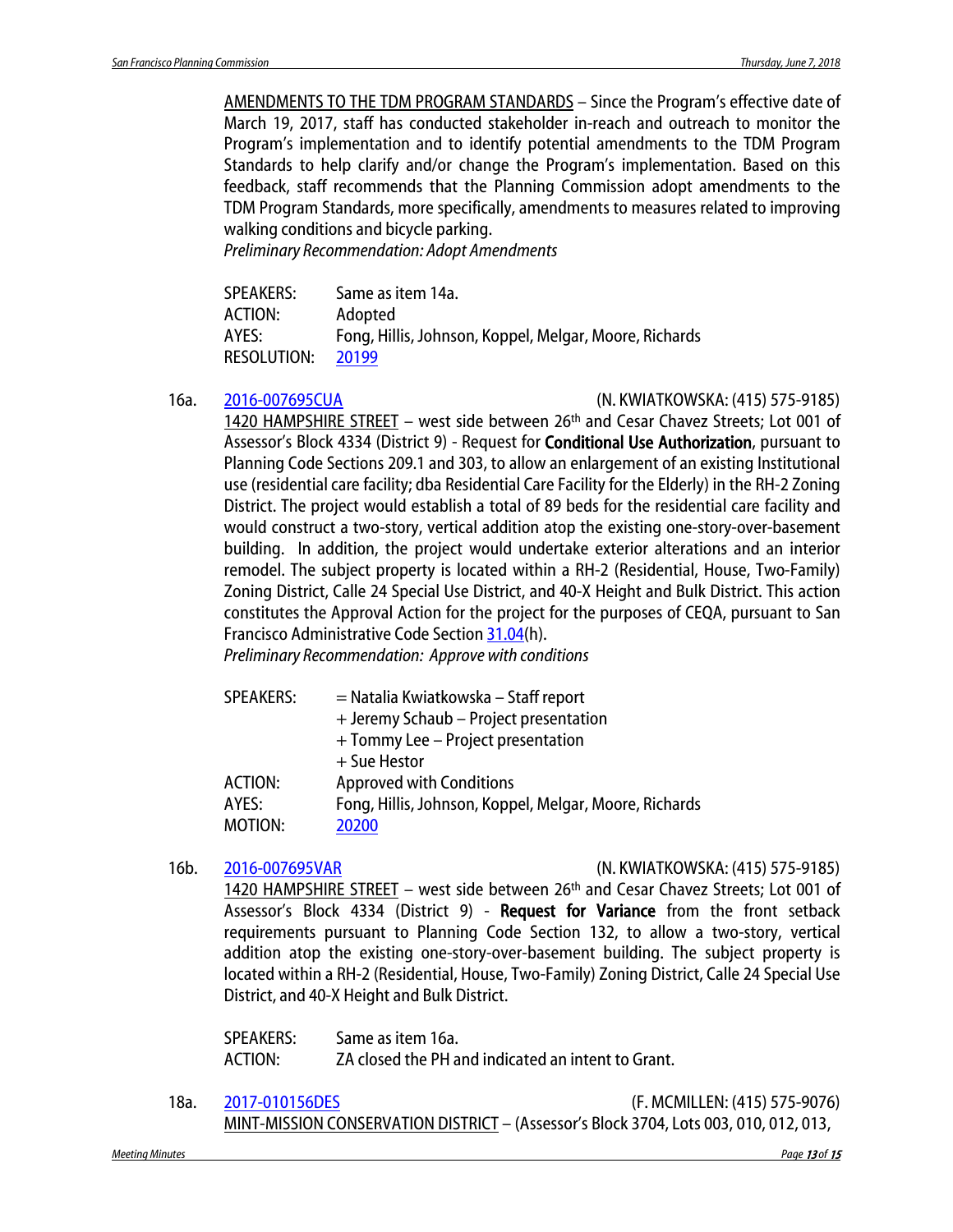015, 017, 018, 019, 020, 021, 022, 024, 028, 029, 034, 035, 059, 079, 113, 144; Assessor's Block 3725, Lots 087, 088) (District 4) – Review and Comment on the Designation of the Mint-Mission Conservation District as an Article 11 Conservation District pursuant to Section 1107 of the Planning Code. The district is bound by Stevenson Street to the north, Mint and 5<sup>th</sup> streets to the east, Mission and Minna streets to the south and 6<sup>th</sup> Street to the west. The Mint-Mission Conservation District encompasses a cohesive concentration of reinforced concrete and brick masonry buildings constructed between 1906 and 1930. The District retains a mix of residential hotels, small-scale commercial buildings, warehouses and manufacturing facilities reflective of the area's role as the center of industrial production in San Francisco and the major supplier of mining equipment, heavy machinery and other goods to the western states. The District is comprised of twenty-two properties, nineteen of which include contributing resources. The Mint Mission Conservation District is located in a C-3-G-Downtown General Zoning District and 90-X Height and Bulk District. (Continued from Regular hearing on May 10, 2018) *Preliminary Recommendation: Review and Comment*

SPEAKERS: = Frances McMillen – Staff presentation ACTION: Adopted a Recommendation for Approval AYES: Fong, Hillis, Johnson, Koppel, Melgar, Moore, Richards RESOLUTION: [20201](http://citypln-m-extnl.sfgov.org/link.ashx?Action=Download&ObjectVersion=-1&vault=%7bA4A7DACD-B0DC-4322-BD29-F6F07103C6E0%7d&objectGUID=%7b732E4B07-8244-43A4-BB41-A72A8B0FB3D1%7d&fileGUID=%7b030E4D13-145E-448C-B5EA-E00BA4C9436A%7d)

18b. [2018-002775DES](http://commissions.sfplanning.org/cpcpackets/2018-002775DESc1.pdf) (F. MCMILLEN: (415) 575-9076)

KMMS CONSERVATION DISTRICT BOUNDARY CHANGE – (Assessor's Block 3705, Lots 021, 023, 039, 054) (District 4) – Review and Comment on a Change in the Boundary of the Kearny-Market-Mason-Sutter Conservation District to include 55 5th Street, Assessor's Block 3705 lot 039; 67-99 5th Street, Assessor's Block 3705 lots 021, 023; and 898 Mission Street, Assessor's Block 3705 lot 054 pursuant to Section 1107 of the Planning Code. The Kearny-Market-Mason-Sutter Conservation District is located in a C-3-G-Downtown General Zoning District and 90-X Height and Bulk District.

*Preliminary Recommendation: Review and Comment*

| <b>SPEAKERS:</b>   | same as item 18a.                                      |
|--------------------|--------------------------------------------------------|
| ACTION:            | Adopted a Recommendation for Approval                  |
| AYES:              | Fong, Hillis, Johnson, Koppel, Melgar, Moore, Richards |
| <b>RESOLUTION:</b> | 20202                                                  |

18c. [2017-010250DES](http://commissions.sfplanning.org/cpcpackets/2017-010250DESc1.pdf) (F. MCMILLEN: (415) 575-9076)

CLYDE AND CROOKS WAREHOUSE HISTORIC DISTRICT – Assessor's Block 3787 Lots 005, 014, 015, 016, 037, 040A, 044, 048, 033, 151, 017, 021, 022, 019, 036, 040, 018, 013, 152- 159 (District 9) - Review and Comment on the Landmark District Designation of the Clyde and Crooks Warehouse Historic District as an Article 10 Landmark District pursuant to Section 1004.1 of the Planning Code. The district is bound by Brannan Street to the north, Third Street to the east, Townsend Street to the south, and Lusk Street to the west. The Clyde and Crooks Warehouse Historic District is representative of 19th century development of the South of Market area as a center of industrial production in San Francisco and maritime commerce along the west coast. The district's mix of industrial and warehouse buildings interspersed with residential structures is typical of the land use patterns developed in the 19th century in the South of Market neighborhood and continued during the 1906 earthquake and fire reconstruction period. The buildings